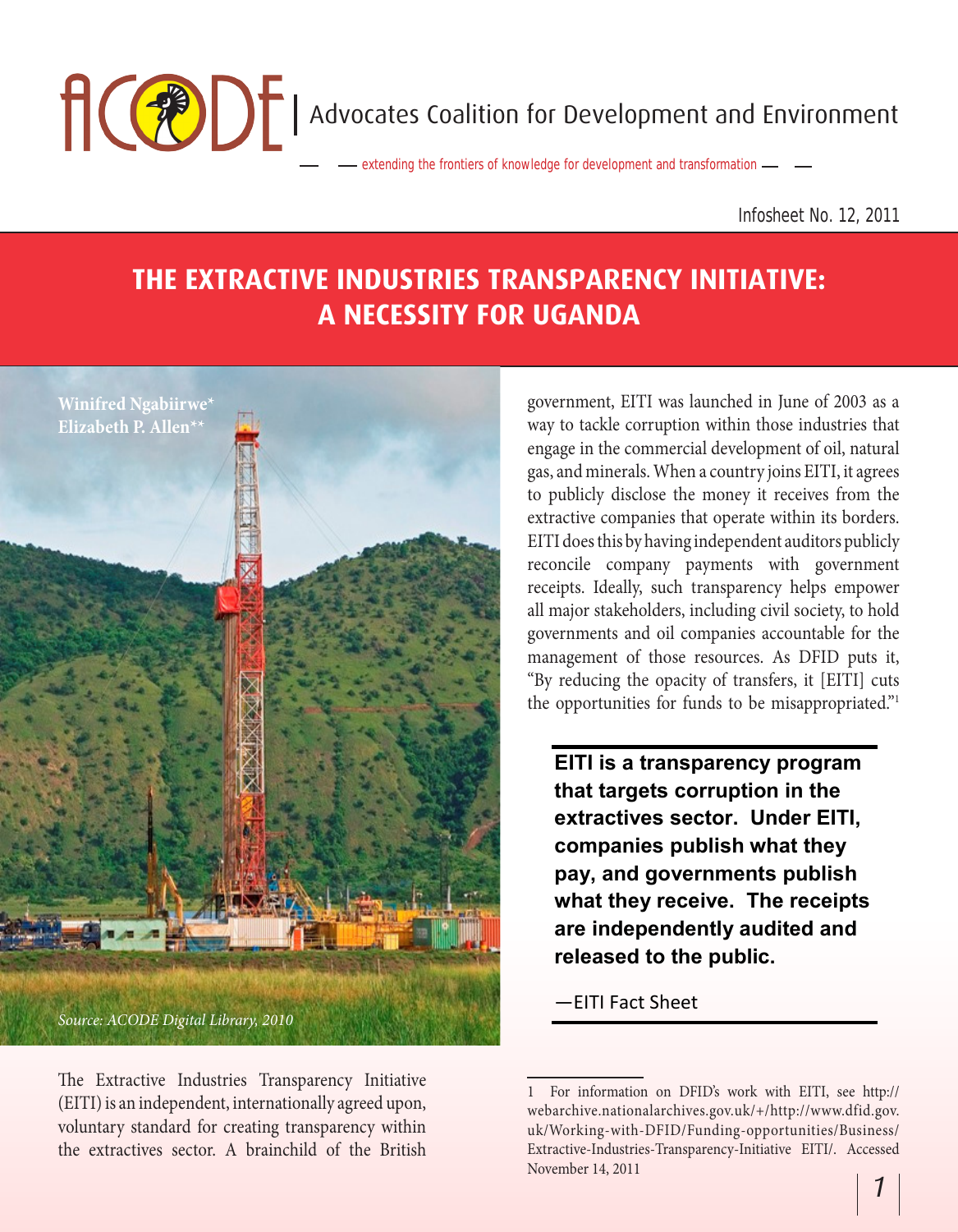In principle, the Ugandan government has already committed itself to joining EITI. The National Oil and Gas Policy for Uganda, which the government finalized in 2008, explicitly directs the government to join the Initiative, and mentions it as a way to help "ensure collection of the right revenues and use them to create lasting value for the entire nation," and as a way of "ensuring development and harmonization of accounting standards in oil and gas activities."2 In October of 2011, Uganda's Parliament passed a resolution re-affirming the need to join EITI.

Yet despite these stated commitments, as of November 2011 Uganda has made little progress (if any) towards joining EITI. Currently, Uganda is not yet even considered an EITI candidate, which means that the government has yet to complete the five steps necessary to formally begin the process of joining. The fact that the government hasn't yet begun this process is all the more glaring, not just because of the goals put forward within the National Oil and Gas Policy, but also because Uganda's Albertine neighbor to the west, the Democratic Republic of Congo, is already on its way to EITI compliant status, despite being much less further along in the oil exploitation process than Uganda itself.<sup>3</sup>

## **Why is EITI important for Uganda?**

One of the theories underpinning EITI is that increased transparency will lead to better governance—or at the very least, will make it more difficult for private companies and government officials to engage in behavior that hinders good governance. Insofar as Uganda is concerned, joining EITI will provide the following benefits:

• EITI can help strengthen budget monitoring and oversight. In recent years, EITI's reports have

helped citizens and legislators throughout the world understand how much money their governments collect. In 2005, in instance, EITI in Nigeria managed to uncover approximately US\$560 million in back taxes and royalties that oil companies owed the government.<sup>4</sup>

• EITI can promote transparency and ideally curtail incidences of corruption in an industry that has been the target of numerous international antibribery prosecutions. According to a recent study by the research and consulting firm, Ernst & Young, oil and gas companies accounted for 18 percent of all prosecutions under the U.S. Foreign Corrupt Practices Act, making it the industry with the greatest proportion of bribery charges in the United States.<sup>5</sup>

**In 2005, EITI in Nigeria uncovered \$560 million in back taxes and royalties that oil companies owed the government.**

EITI can help reduce secrecy and mistrust between governments, citizens, and oil companies. In many oil-producing countries, secrecy in the extractive sector has heightened suspicion among citizens who assume that such secrecy exists to hide corruption on the part of government officials and/or oil companies. EITI can help create forums for dialogue, understanding, and resolution that

<sup>2</sup> The first reference to EITI appears as an action step under Objective 6 (iii) of the Policy. The second reference appears as a responsibility of the Ministry Responsible for Finance, Planning and Economic Development (7.2.6.1 [b]).

<sup>3</sup> For information on DR Congo's status within EITI, see http://eiti.org/DRCongo. Accessed November 14, 2011

<sup>4</sup> EITI. "Impact of EITI in Africa: Stories from the ground." Available at http://eiti.org/files/EITI%20Impact%20in%20 Africa.pdf. Accessed November 15, 2011

<sup>5</sup> Ernst & Young (May 9, 2011). "Oil and gas sector most at risk from investigation under the UK Bribery Act, warns Ernst & Young." Available at http://www.ey.com/UK/en/ Newsroom/News-releases/Assur---11-5-9---Oil-and-gassector-most-at-risk-from-investigation-under-the-UK-Bribery-Act. Accessed November 15, 2011.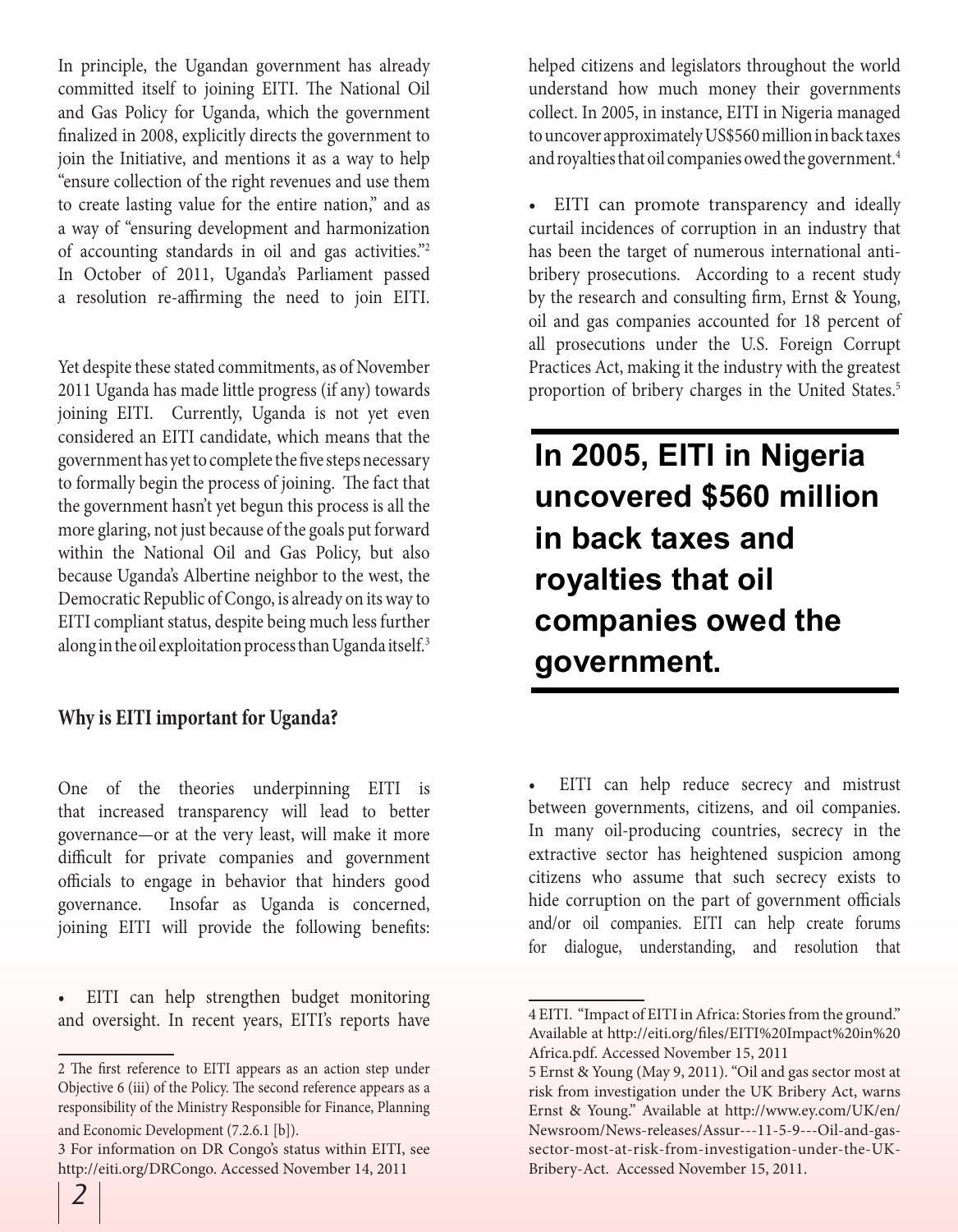illuminate the sector for all players involved.<sup>6</sup>

• EITI can also help create an improved investment climate for those countries that participate. Among other things, participating in EITI can signal to investors and international financial institutions that the government is committed to greater transparency and the rule of law.

• EITI helps oil companies demonstrate the contribution that their investments make to the countries in which they work. The Initiative can also help demonstrate the contribution of the resource to the economy as a whole.

**While Tullow Oil and Total both publicly support EITI, the other three companies operating in Uganda— CNOOC, Neptune/Tower, and Dominion—do not.** 

<sup>6</sup> EITI. "Impact of EITI in Africa: Stories from the ground."